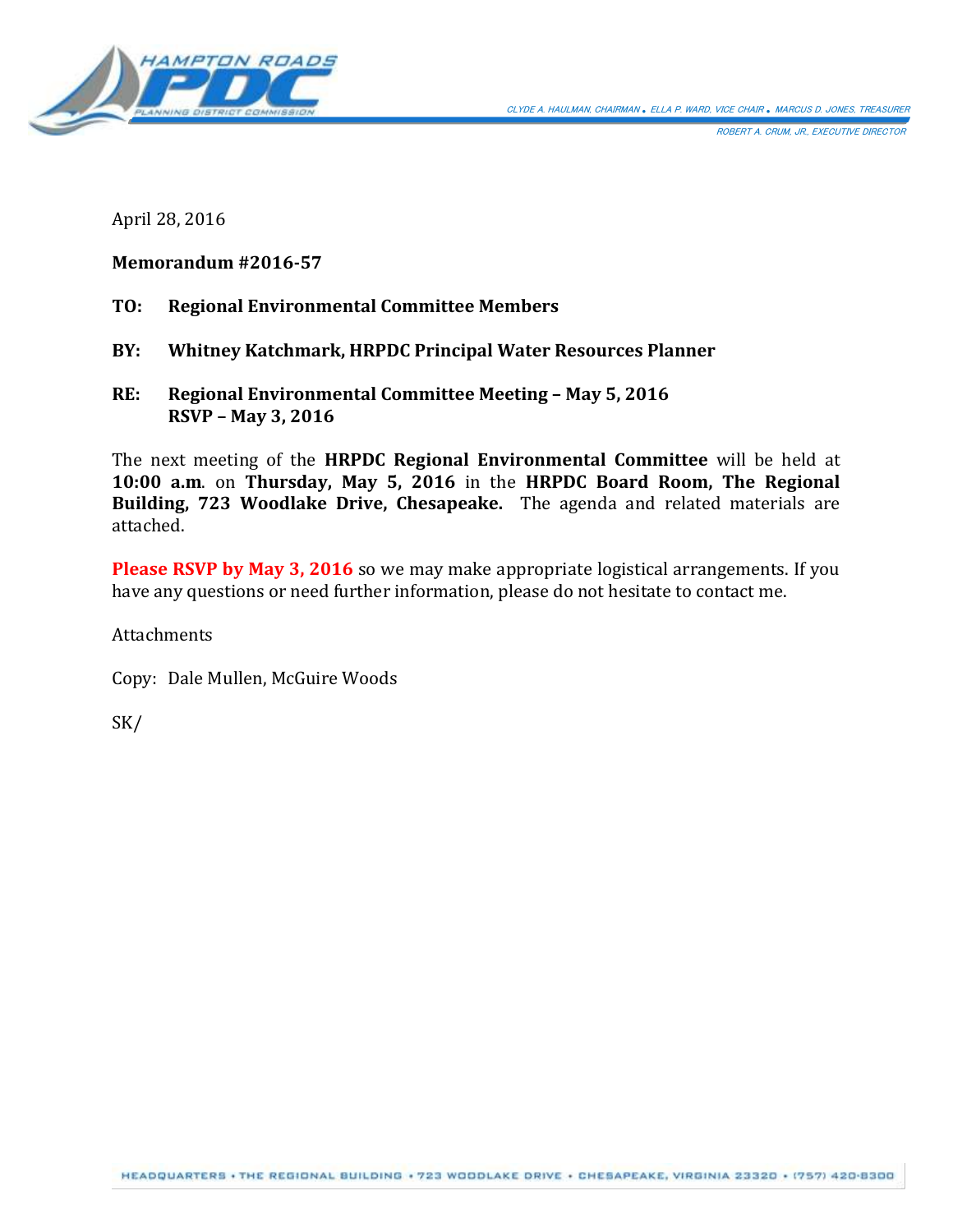#### **Regional Environmental Committee – Voting:**

Clay Bernick, VB Carolyn Murphy, WM Joseph Brogan, YK David Parks, SU Barbara Brumbaugh, CH Scott Rae, GL Dennis Carney, Windsor **Angela Rivas, HA** Melanie Coffey, VB Ellen Roberts, P.E., PQ Anna Drake, YK **Example 2018** Erin Roundtree, SU Fran C. Geissler, JC **Rhonda L. Russell, AICP, SY** Donald E. Goodwin, FR/SO William Saunders, SM Wayne Griffin, SM Justin Shafer, NO Joe Grist, NN Aaron Small, WM Kim Hummel, IW Scott Thomas, JC David Imburgia, HA Allison Watts, NN David Kuzma, IW Jennifer White, CH Beth Lewis AICP, FR/SO June Whitehurst NO Melissa Lindgren, P.E., IW Kevin Wyne, PQ Ved Malhotra, PO

#### **Regional Environmental Committee – Non Voting:**

Mark Bennett, USGS Kevin Landry, VDEQ Stacey Bradshaw, SWCD Nancy Miller, VDEQ William S. Bullard, Navy Jamie Mitchell, HRSD David J. Cotnoir, Navy Shep Moon, VDEQ Jennifer Dail, VDOT Brian Noyes, SWCD Roger K. Everton, VDEQ Kevin M. Parker, HRSD Chuck Griffin, SWCD Jennifer Reitz, HRSD Todd Herbert, NASA Langley Joan Salvati, VDEQ Noah Hill, VDEQ Andrew B. Scott, VDOT Jennifer Howell, VDEQ Shawn Smith, VDEQ Will Hunley, HRSD Sharon Surita, HA Greg Johnson, VB Courtney Thomas, PO John Kennedy, VDEQ Christina VanLear, PO

#### **HRPDC Staff**

Katie Cullipher Sara Kidd Robert Crum Jai McBride Rebekah Eastep Ben McFarlane Julia Hillegass Tiffany Smith Whitney Katchmark **Victor** III Sunderland Randy Keaton Joe Turner

Sarah E. Diebel, Navy Tara Outland-Williams, SWCD Arthur M. Kirkby, VDCR Phillip S. Winslow Jr., Navy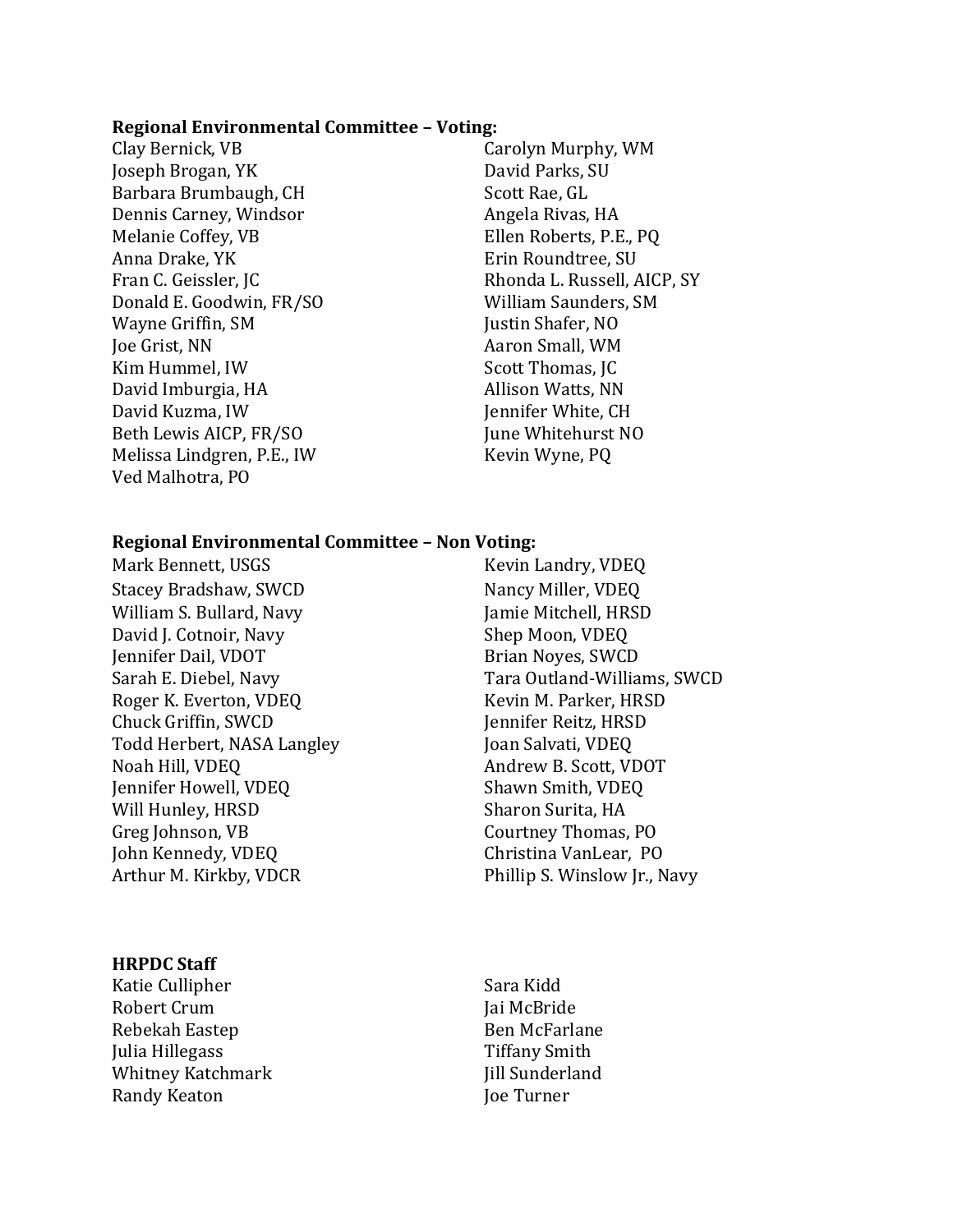# **AGENDA MEETING OF THE HAMPTON ROADS REGIONAL ENVIRONMENTAL COMMITTEE MAY 5, 2016 10:00 A.M.**

# **1. Summary of the March 3, 2016 Meeting of the Hampton Roads Regional Environmental Committee (REC).**

The summary and attendance sheets of the above meeting are attached.

**Attachments:** 1A – March REC Meeting Summary 1B – March REC Meeting Attendance

**ACTION:** Accept the Meeting Summary

## **2. Public Comments**

## **3. VASWCD Virginia Conservation Assistance Program**

The Virginia Conservation Assistance Program (VCAP) is an urban cost-share program that provides financial reimbursement to property owners who install eligible best management practices (BMPs). Through VCAP, property owners can maintain or improve their property value, receive technical assistance, and receive cost-share assistance. All of the Soil and Water Conservation Districts (SWCD) in the Chesapeake Bay watershed are eligible for VCAP. Mr. Kevin McLean, VCAP Coordinator, will provide an overview of the program.

**ACTION:** None required

### **4. Working Waterfronts**

The HRPDC staff has been working with three other coastal PDCs, the Virginia Institute of Marine Science, and the Virginia Coastal Zone Management Program to develop a working waterfronts plan for coastal Virginia. As part of this effort the HRPDC staff has completed an inventory and summary of the current status of working waterfronts in Hampton Roads communities that will be included in the plan. The HRPDC staff will brief the Committee on this effort, the contents of the Hampton Roads chapter, and next steps.

### **ACTION:** None required